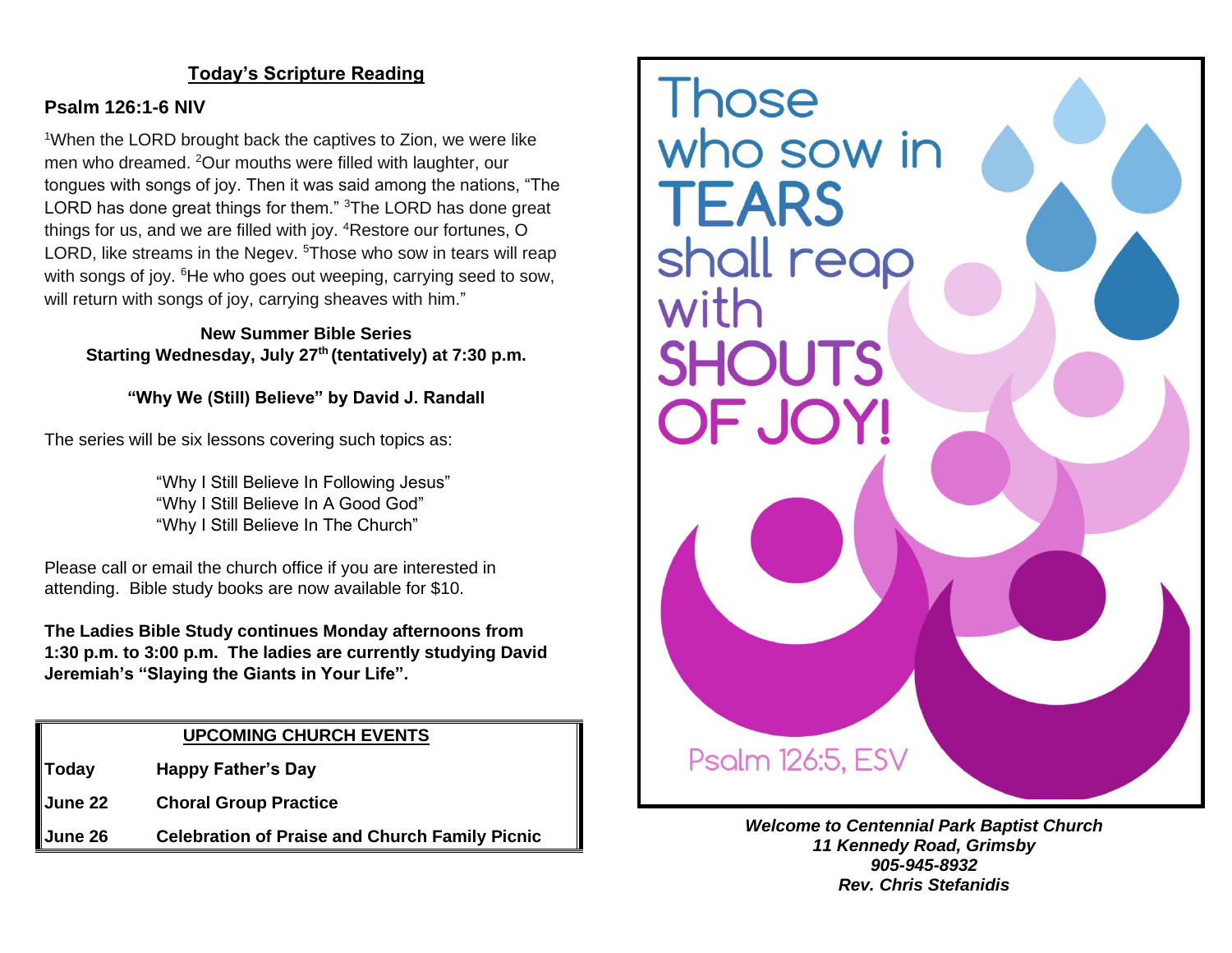#### CENTENNIAL PARK BAPTIST CHURCH

11 KENNEDY ROAD, GRIMSBY, ON L3M 1E8

Pastor Chris Stefanidis (pastorchris[at]grimsbybaptist.org) CHURCH WEBSITE: [www.grimsbybaptist.org](http://www.grimsbybaptist.org/) Contact the office at 905-945-8932 OR at [office\[at\]grimsbybaptist.org](mailto:office@grimsbybaptist.org)

## TO KNOW CHRIST TO SHOW CHRIST

## TO SERVE CHRIST

## **SUNDAY, JUNE 19, 2022**

# **Welcome and Announcements** Praise Time **Forever** Your Grace Is Enough Like An Avalanche Scripture Reading Psalm 126 Tithes and Offerings Praise Time Great Is Thy Faithfulness Cares Chorus Pastoral Prayer Message God's Amazing Work Guest Speaker: Paul Russell Closing Praise **Bringing In The Sheaves Benediction**

#### PRAISE AND PRAYER ITEMS THIS WEEK

\*Praise God for Pastor Chris' successful hip replacement surgery on Wednesday.

\*We are thankful for Paul Russell and for Rev. Barry Jones who will be preaching on the Sundays Pastor Chris will be recovering from his surgery. Please pray for them as they prepare their sermons over the next few weeks.

#### **Prayer Items:**

\*Please pray for our pastor and deacons as they shepherd our church.

\*Please pray for our new sister church - Mississauga Grace Missionary Church.

\*Please pray for wisdom for all levels of our government and for spiritual revival in our country.

\*Please pray for the people of Ukraine that God will provide for their physical, emotional and spiritual needs and foil Putin's plans.

#### **Send prayer and praise items to [office\[at\]grimsbybaptist.org](mailto:office@grimsbybaptist.org)**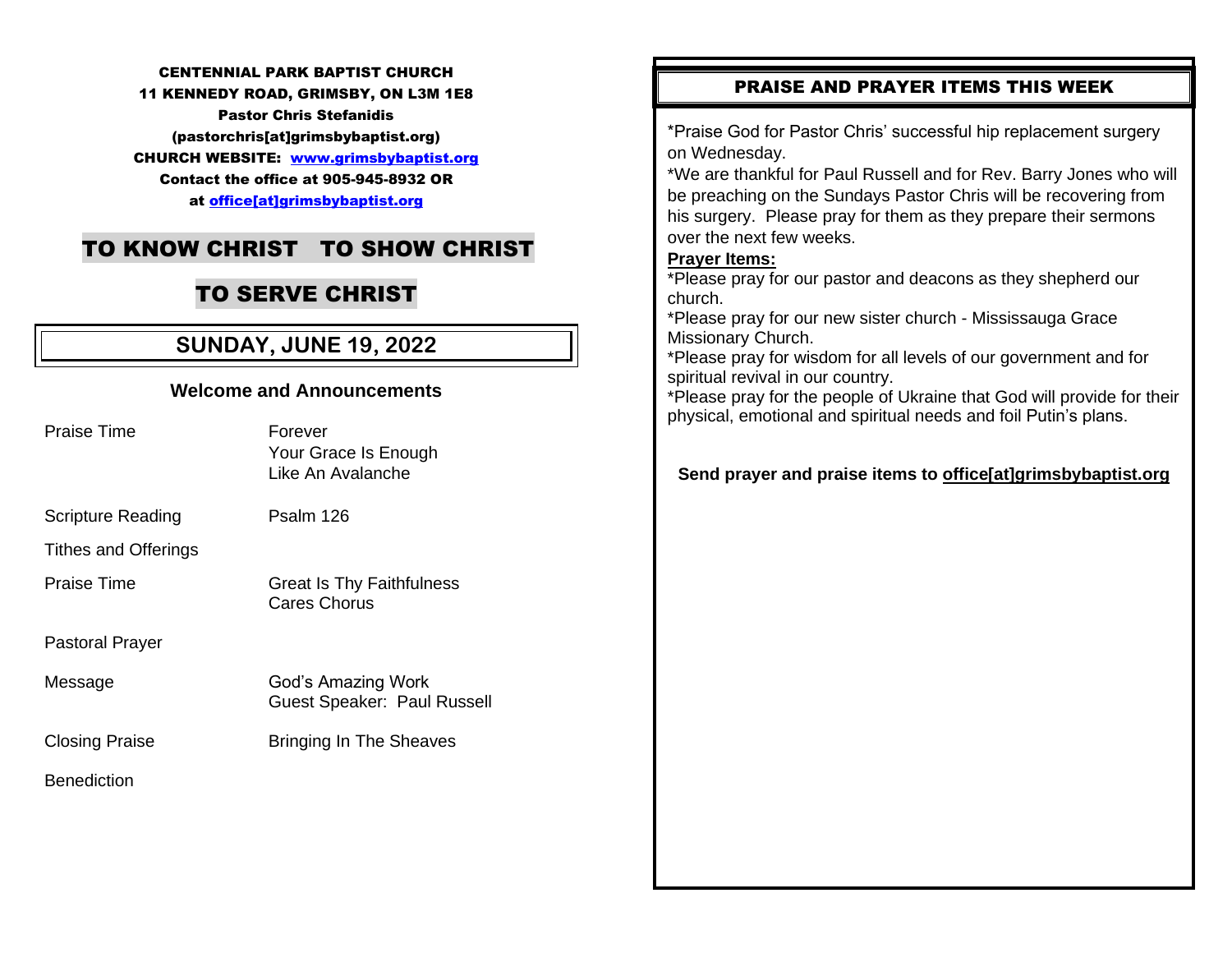# **HAPPY FATHER'S DAY**

# **We Honor You**

# Father's Day Prayer

God our Father, In your wisdom and love you made all things. Bless those fathers who have taken upon themselves, the responsibility of parenting. Bless those who have lost a spouse to death ... or divorce who are parenting their children alone. Strengthen them by your love that they may be and become the loving, caring  $p$  persons they are meant to be. Grant this through Christ our Lord. Amen

Church Family Picnic following Celebration of Praise Service **Sunday, June 26, 2022** 

Hamburgs, Hotdogs, Ice Cream, and Drinks followed by games and activities for all ages!



Please sign the sheet in the front foyer to let us know you are coming and if you could bring a salad or dessert!